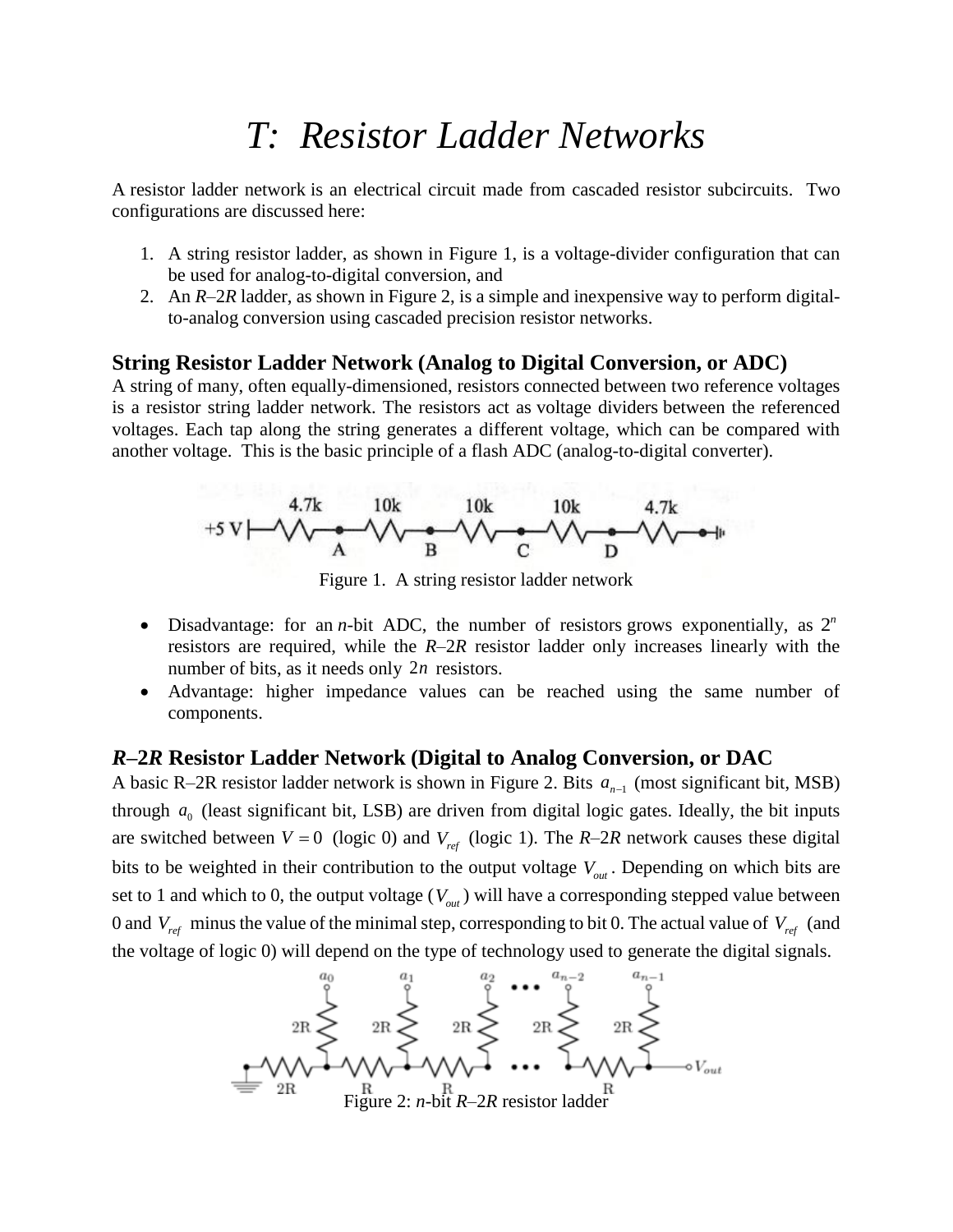For a digital value *VAL*, of a *R*-2*R* DAC with *N* bits and 0 V/ $V_{ref}$  logic levels, the output voltage *Vout* is:

$$
V_o = V_{ref} \times \frac{VAL}{2^N}
$$

For example, if  $N = 5$  (hence  $2^N = 32$ ) and  $V_{ref} = 3.3$  V (typical CMOS logic 1 voltage), then  $V_{out}$  will vary between 0 volts ( $VAL = 0 = 00000_2$ ) and the maximum ( $VAL = 31 = 11111_2$ ):

$$
V_o = 3.3 \text{ V} \times \frac{31}{2^5} = 3.196875 \text{ V}
$$

with steps (corresponding to  $VAL = 1 = 00001_2$ )

$$
\Delta V_o = 3.3 \text{ V} \times \frac{1}{2^5} = 0.103125 \text{ V}
$$

Let's try a quick tutorial analysis of one of the simplest DAC architectures – a 4-bit *R*-2*R* resistor ladder network as shown in Figure 3.



Figure 3: A 4-bit *R*-2*R* Network

The *R*-2*R* resistor ladder network directly converts a parallel digital symbol/word into an analog voltage. Each digital input (b0, b1, etc.) adds its own weighted contribution to the analog output. This network has some unique and interesting properties.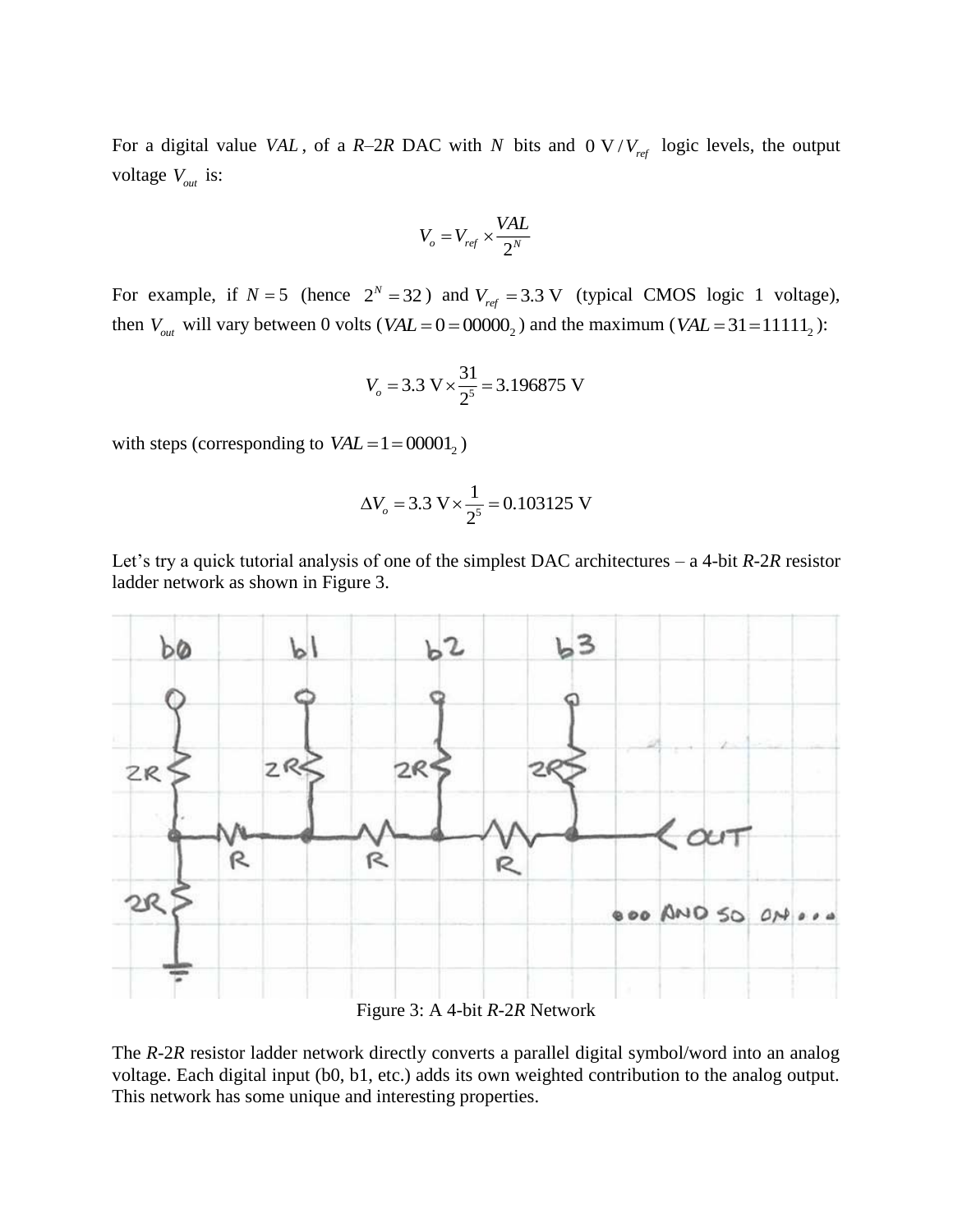- Easily scalable to any desired number of bits
- Uses only two values of resistors which make for easy and accurate fabrication and integration
- Output impedance is equal to *R*, regardless of the number of bits, simplifying filtering and further analog signal processing circuit design

### **How to Analyze the** *R***-2***R* **Network**

Analyzing the *R*-2*R* network brings back memories of the seemingly infinite variety of networks that you're asked to solve during your undergraduate electrical engineering studies. The reality though, is that the analysis of this network and how it works is quite simple. By methodical application of Thevenin Equivalent circuits and Superposition, we can easily show how the *R*-2*R* circuit works.

Let's start off by analyzing the output impedance. Working through the circuit, simplifying it with Thevenin equivalents, makes this process simple. Thevenin says that if your circuit contains linear elements like voltage sources, current sources and resistors, that you can cut your circuit at any point and replace everything on one side of the cut with a voltage source and a single series resistor. The voltage source is the open-circuit voltage at the cut point, and the series resistor is the equivalent open circuit resistance with all voltage sources shorted.

Figure 4 below shows the locations of the "cut lines" we'll use to simplify this circuit to calculate its output impedance. For this analysis, the digital inputs will all be considered shorted to ground.



Figure 4: Establishing the cut lines for Thevenin Analysis

The two 2*R* resistors to the left of the first cut line in Figure 4 appear in parallel (when the digital bit b0 is grounded), and can be replaced with a single resistor *R* as shown in Figure 5. The series combination of the two *R* resistors on the left of Figure 5 combine to a single resistor of value 2*R*, which is in parallel with the 2*R* resistor to b1.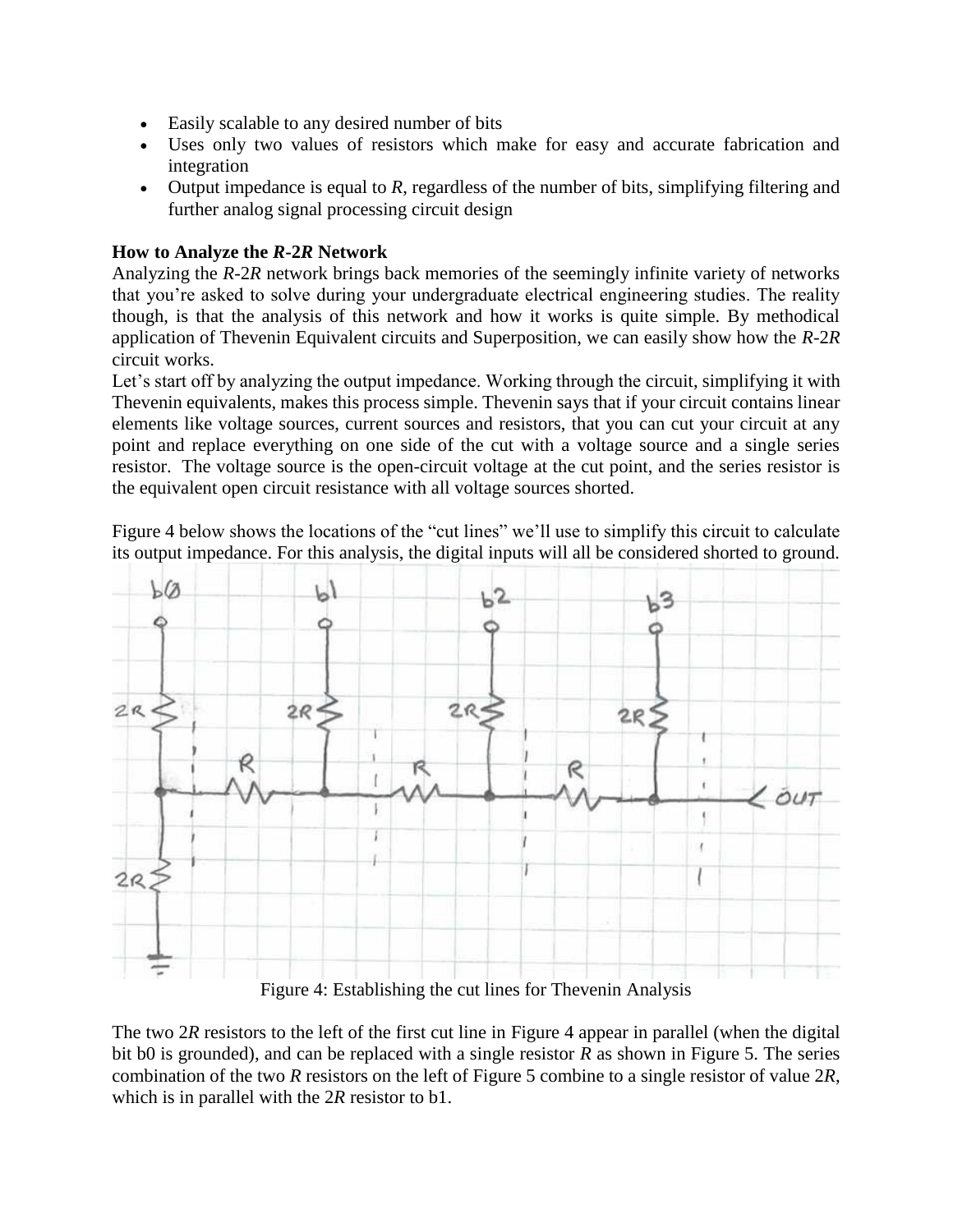

You may notice that this process repeats itself each time we work from left to right, successively replacing combinations of resistors with their equivalents. As one can see in Figure 6, the circuit ultimately simplifies to a single resistor *R*.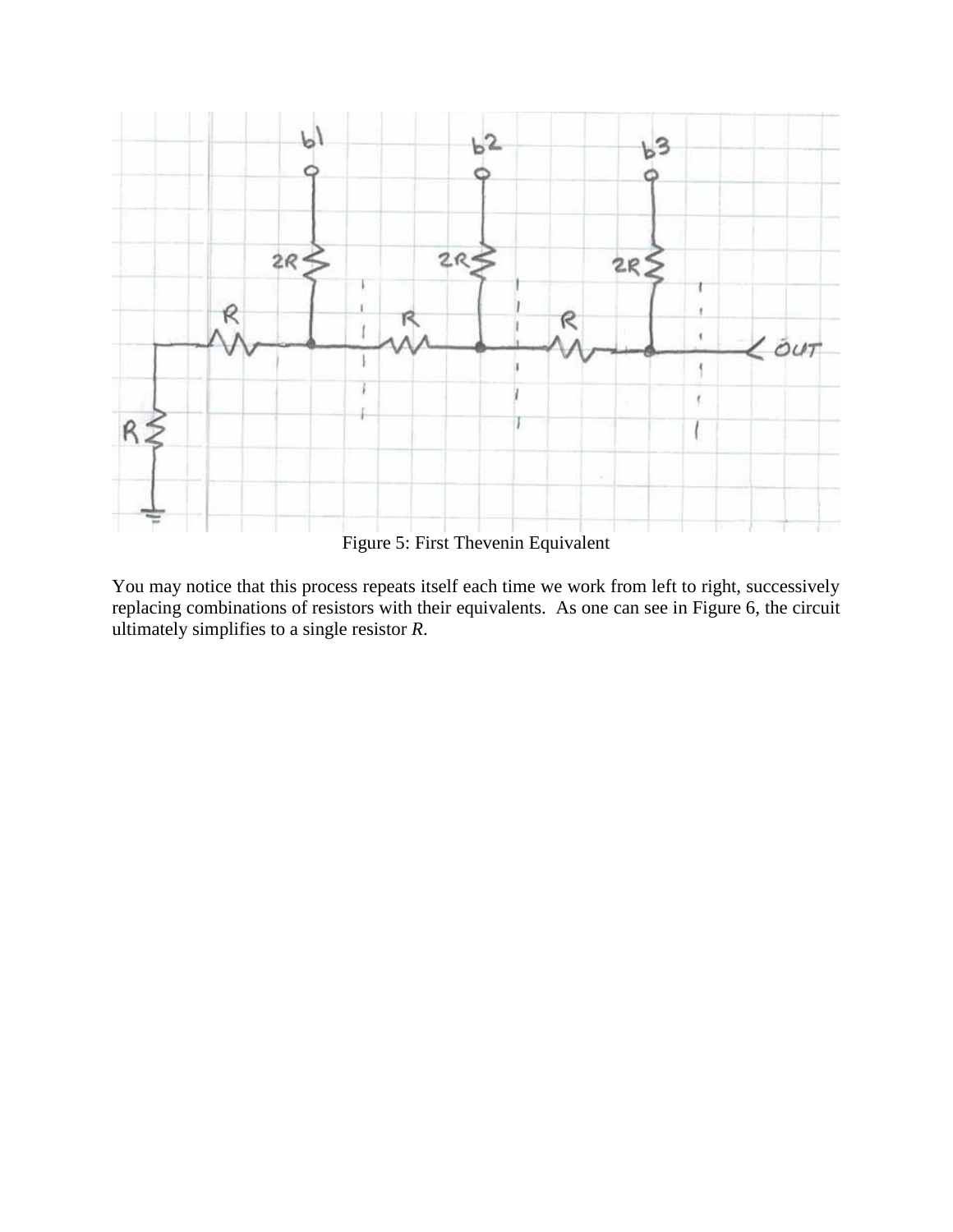

Figure 6: Calculating the equivalent output resistance of the *R*-2*R* network

Thus, the output impedance of the *R*-2*R* resistor network is always equal to *R*, regardless of the size (number of bits) of the network. This simplifies the design of any filtering, amplification or additional analog signal conditioning circuitry that may follow the network.

## **How to Calculate Analog Voltage Output**

Next, we'll look at how to calculate the analog voltage output for a given parallel digital input on the b0, b1, etc. inputs. We'll use the same Thevenin equivalents technique shown above, as well as Superposition. Superposition tells us that if you individually compute the contribution of a given source to the output (with all others voltage sources shorted and current sources opened), you can then sum the results for each of the sources to obtain the final result for the output.

We'll calculate the contribution of two of the bits of our 4-bit *R*-2*R* DAC in Figure 7 to show the process. We'll assume the bits b0 and b2 are logic high, and bits b1 and b3 are logic low (ground).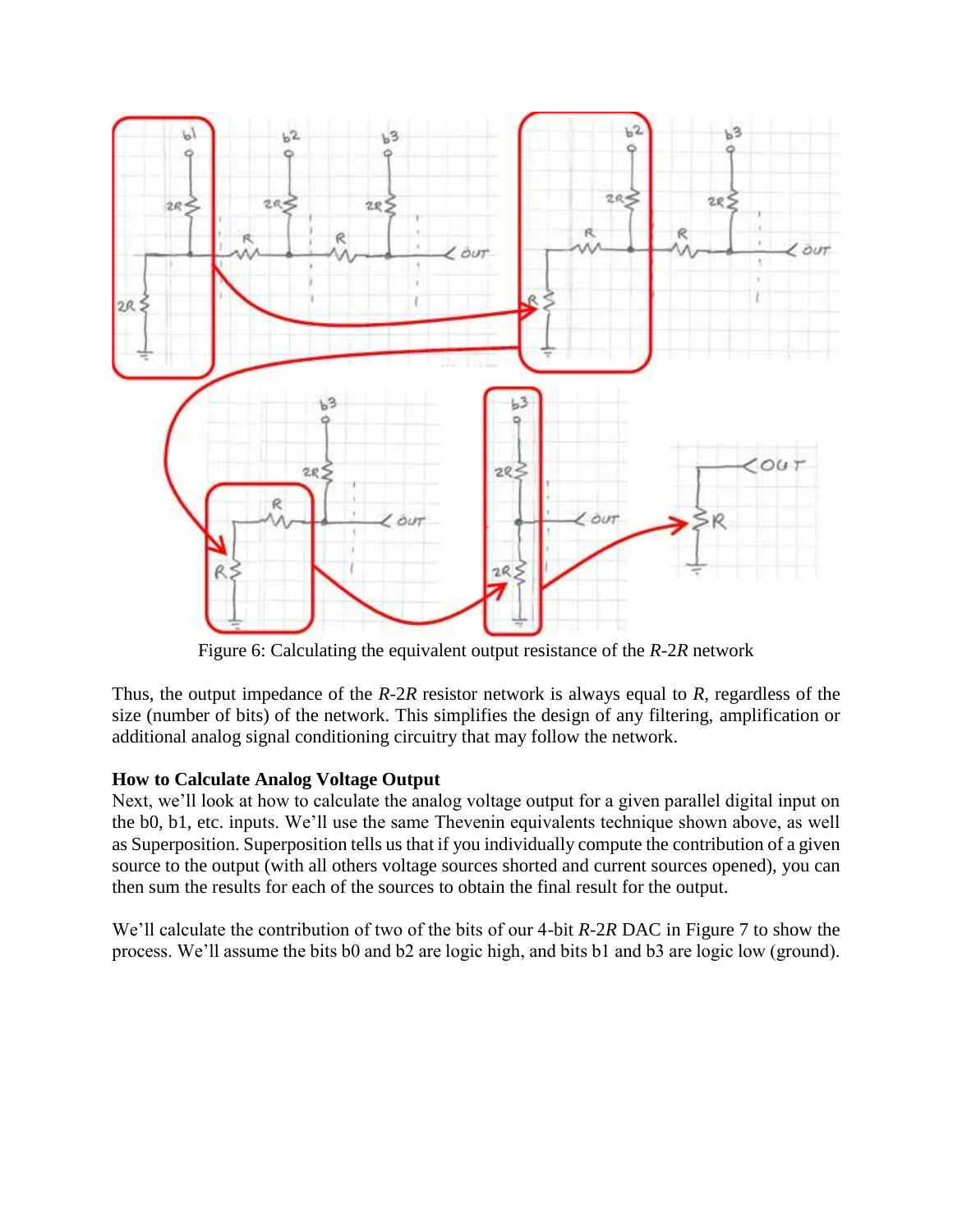

Figure 7: 4-bit *R*-2*R* example

We start by replacing the circuit to the left of the left-most cut-line with its Thevenin equivalent. Figure 8 shows the Thevenin equivalent, which is the series resistor of value *R* (parallel combination of two 2*R* resistors), and the open circuit voltage from the resistor divider (Vb0/2).



Figure 8: Replacing the first stage with its Thevenin equivalent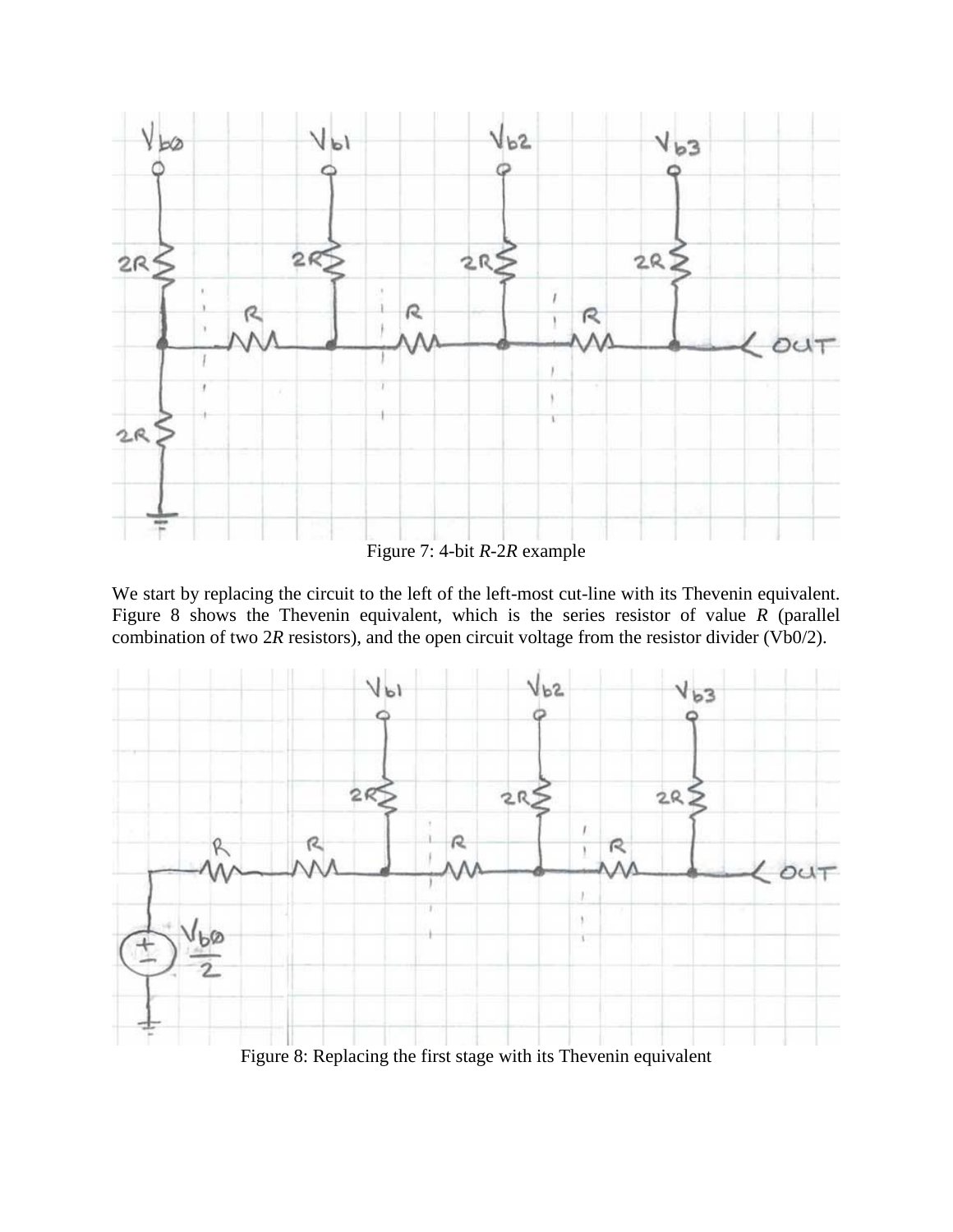The process continues methodically, step by step for each cut-line, substituting the equivalent circuit for each stage, as shown graphically in Figure 9.



Figure 9: Calculating the contribution of Vb0 to the output

We can see that the voltage contribution from bit b0 is  $1/16<sup>th</sup>$  of the logic high voltage level. Each bit stage that this voltage passes through cuts the contribution by a factor of 2. You may begin to see a theme here…

Next, we'll compute the contribution from bit b2, as shown in Figure 10 below: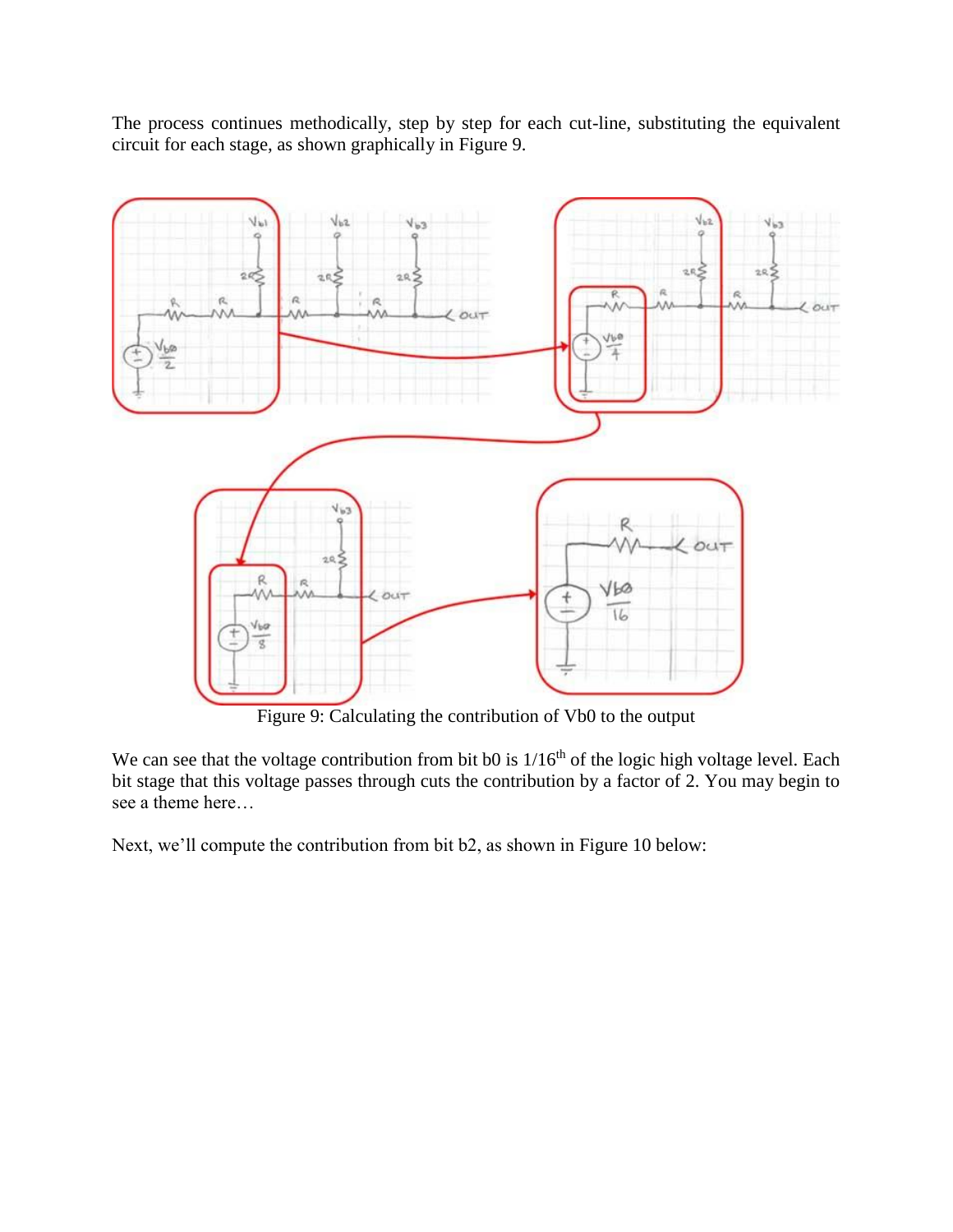

Figure 10: Computing the contribution of bit b2 to the output

From the Thevenin equivalent analysis shown earlier, we know that we can replace any portion of this circuit to the left of any of the cut lines with a resistor of value R, shown as the first step in Figure 10. Next, we follow the same Thevenin equivalent process to the output. As you may have already suspected, the contribution of bit b2 is simply Vb2/4. Thus, the analog output voltage when bits b0 and b2 are equal to logic one is simply given by  $Vb0/16 + Vb2/4$ .

In a more general sense, the contribution of each bit to the output is a simple binary weighting function of each bit. As you work back from the MSB to the LSB, the voltage contribution due to each bit is cut in half. Thus, the general form of the equation to calculate the output voltage of the 4-bit *R*-2*R* DAC is:

$$
V_{out} = \frac{V_{b0}}{16} + \frac{V_{b1}}{8} + \frac{V_{b2}}{4} + \frac{V_{b3}}{2}
$$

The *R*–2*R* resistor ladder-based digital-to-analog converter (DAC) is a simple, effective, accurate, and inexpensive way to create analog voltages from digital values. They are relatively easy to manufacture, since only two resistor values are required (or even one, if *R* is made by placing a